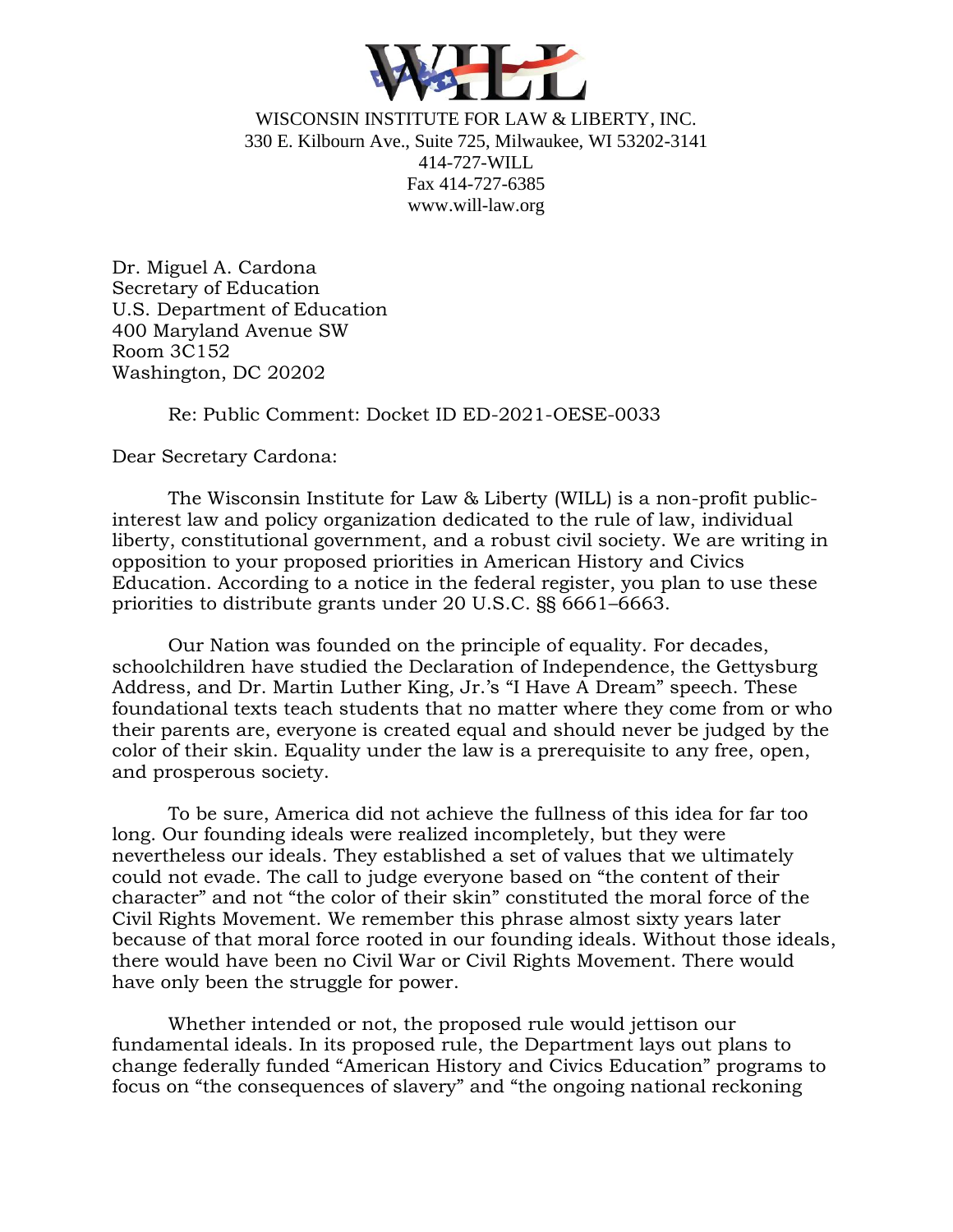with systemic racism." The proposal will "incorporate anti-racist practices into teaching and learning."

Despite this vague and seemingly well-intentioned language, the goal is to replace individual with group identity. We are to be seen as archetypes defined by our race: it is a return to the very mindset that we struggled so long to escape. It would accomplish this by entrenching something called "Critical Race Theory" in every public school in America through a generous grant program.

So what exactly is Critical Race Theory or "CRT"? Although it sounds like a heady academic theory, its most common elements are familiar to many and becoming more mainstream.

When deployed in public schools, CRT is rooted not in our individual identity or the content of our character, but in "racial identity." Students are encouraged to think about their own race and the race of their classmates. Lessons on racial identity, starting as early as Kindergarten, fixate on each student's membership in a racial group and teach students to elevate race above other identities. Through these lessons, individuality is dismantled, and racial group membership is prioritized.

Next, CRT teaches that children born white suffer from a malady called "whiteness" and are part of a "white supremacy" culture that sustains "systemic racism." The idea behind "systemic racism" is that racism is everywhere, ingrained in governments, schools, legal system, businesses, and even families.

"Systemic racism" – to the extent it is explained and not merely recited – is fundamentally a historical narrative, focusing on America's past racial failings and driving toward an inevitable conclusion: America is a racist country. Despite obvious, meaningful, and sustained progress since our independence in 1776, CRT theorists deny any progress. For example, one of CRT's founders, Derrick Bell, wrote that racial progress "is largely a mirage obscuring the fact that whites continue, consciously or unconsciously, to do all in their power to ensure their domination and maintain control." Under CRT, slavery and Jim Crow never ended – they just took on different forms.

Because of the indelible mark of "systemic racism," white students, according to CRT, are infected with "white privilege," which grants them apparently (and largely unexplained) advantages in society, and "unconscious bias," which makes them predisposed against non-whites. On the other hand, non-white students are born without privilege – they are to be viewed as victims and oppressed and cannot do anything without the help of white "antiracist" allies.

Under CRT, those who resist these ideas or refuse to publicly confess their own racism or privilege face scorn and ridicule. White people who feel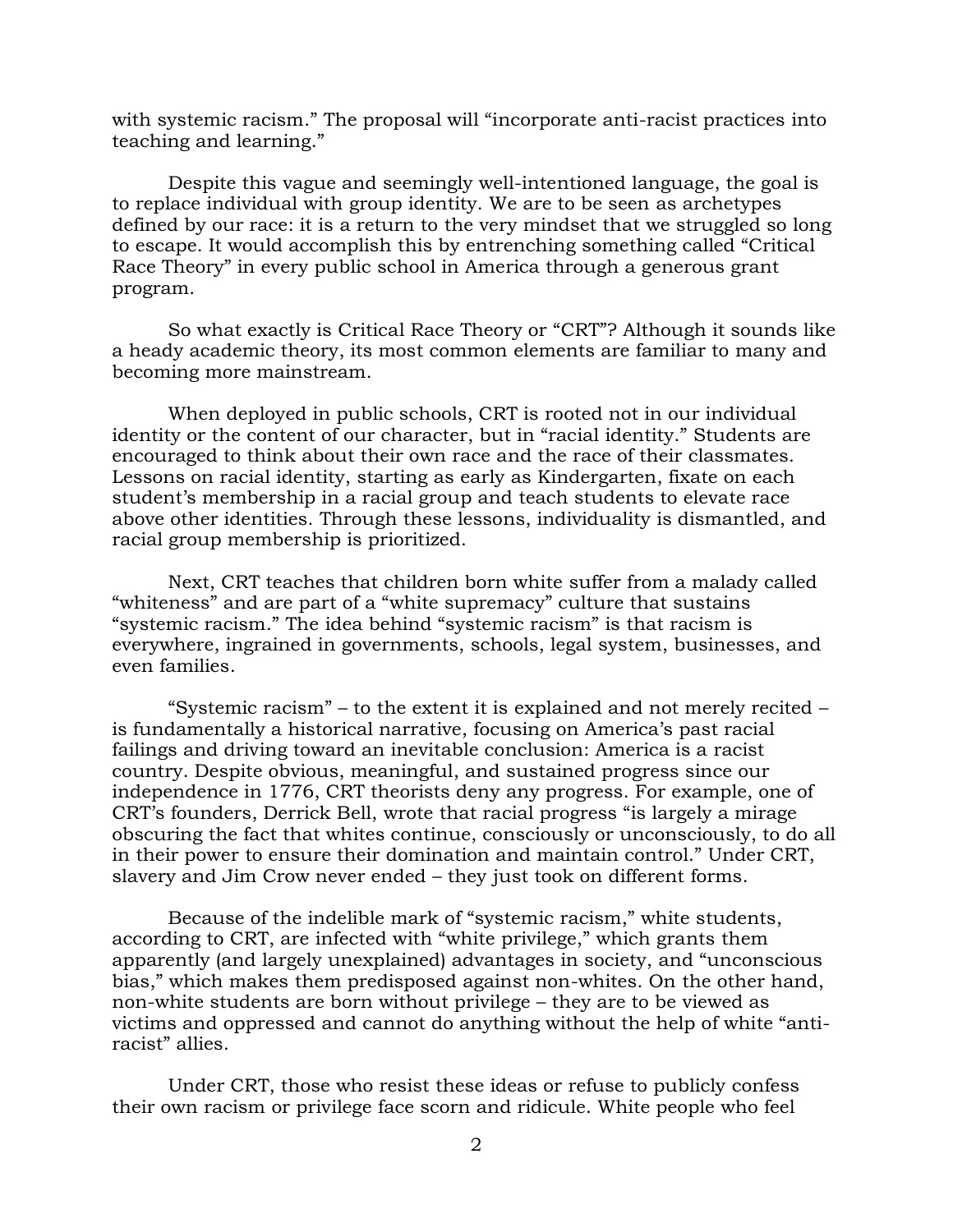uncomfortable discussing their own racism have "white fragility," according to a leading CRT theorist Robin DiAngelo. And refusing to talk about racism is evidence of racism: "silence is violence" is a frequent CRT refrain.

At full bloom, CRT challenges white students to become "woke" by publicly acknowledging their own privilege, racism, and bias and by rejecting "the very foundations of the liberal order," as explained by another CRT founder, Richard Delgado. Delgado detailed that adopting CRT means rejecting "privacy," "property interests," "neutrality, objectivity, colorblindness, meritocracy," "equality theory, legal reasoning, Enlightenment rationalism, and neutral principles of constitutional law." Since these principles merely sustain and promote racism, students must adopt these beliefs to be a true "antiracist," which is never quite attainable and always out of grasp. More work is always necessary for "White folks."

The endgame for CRT is summarized in one simple word: "equity." A truly Orwellian term, "equity" means nothing like "equality." Harkening back to its Marxist roots, CRT teaches that America must undo systemic racism by turning the tables on the oppressors and creating a new system of equitable discrimination. Ibram X. Kendi, the current leading light of the CRT gospel, explains it like this: "The only remedy to racist discrimination is antiracist discrimination. The only remedy to past discrimination is present discrimination. The only remedy to present discrimination is future discrimination."

In a nutshell, CRT advances the theory that America is an inherently racist country and the only solution is future discrimination against "Whites" in order to make up for past racism against "people of color."

The Department of Education's proposed new policy embraces this dangerous anti-American theory. According to the Department's rulemaking notice, grant-funded teachers must emphasize racial "identities" and create an "identity-safe learning environment." Next, teachers must teach all the tenets of CRT: "systemic racism, biases, inequities, and discriminatory policy and practice in American history." Finally, teachers will be required to emphasize "equity" as the solution and reject Dr. King's vision of a colorblind society.

Thus, by incorporating these ideals into a federally funded grant program, the Biden Administration is indicating their belief that America is a racist country, and that this belief should be the foundation of "American History and Civics." No more Thomas Jefferson, Abraham Lincoln, or Martin Luther King, Jr. Those American titans were "racist," which is a word one CRT author used to describe Dr. King's dream of a colorblind society.

Not only is government-sponsored CRT poisonous, pernicious, and demeaning to all Americans, it is also illegal in many ways. The United States Constitution guarantees the equal protection of the laws. This foundational principle protects all individuals against discrimination or harassment based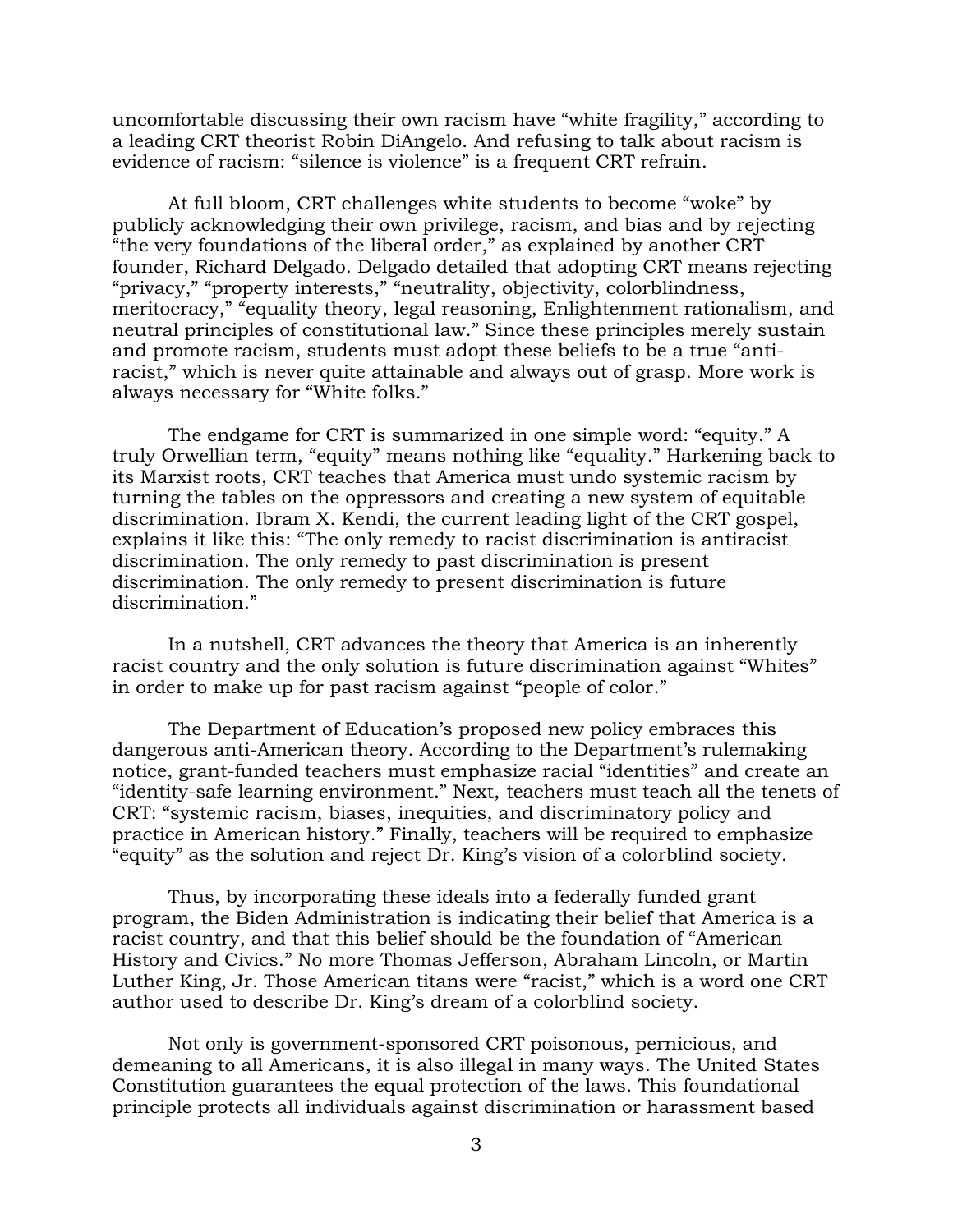on race by the government. And so, it is no surprise that a theory that rejects "colorblindness" and "neutral principles of constitutional law" would also run afoul of the foundational principle of equality under the law. Public school teachers who treat students differently because of their race undoubtedly violate the guarantee of equal protection.

Moreover, the Constitution protects a "freedom of conscience," meaning that government schools cannot force students to adopt a certain point of view, such as those core propositions of CRT about white supremacy, white privilege, or systemic racism. Relatedly, the Constitution prohibits "compelled speech," meaning that teachers cannot force a student to speak a certain message, such as a confession that "I am a racist."

More broadly, federal and state laws protect students from racial discrimination. This means that students cannot be treated differently because of their race. For example, if a student is made to feel "white guilt" in public school, then that child has probably been the victim of race discrimination as defined by Title VI of the Civil Rights Act of 1964 and numerous state laws.

Public schools who violate these basic guarantees open themselves up to lawsuits, discovery, and potential liability. The U.S. Department of Education is therefore doing them no favor by sending them into classrooms with this discriminatory curriculum, which will almost certainly face strict constitutional scrutiny in a court of law.

Yet putting aside these powerful legal arguments, CRT should be rejected on a moral level. When used in public schools, CRT lessons literally teach young children racism. They are placed in groups, labeled oppressors and victims, and taught that America's system is rigged against persons of color. These are destructive lies that have no place in American schools.

CRT is based on the fantastical assumption – disproved by the Civil Rights Movement itself – that people can be criticized or treated differently based on the color of their skin and not react against it. CRT will not lead to racial harmony but, in attacking a large part (actually a majority) of the population, will lead to a war of all against all. White students and parents will not – and should not – accept their denigration any more than minority students and parents. A CRT curriculum will not bring us together. It will drive us apart.

Our schools are places of reason, facts, discovery, and the scientific method (all concepts that CRT rejects as racist). CRT is, at bottom, a Marxist experiment to remake society through class struggle. It is not an educational tool and certainly should not be funded with our tax dollars. The U.S. Department of Education should abandon this foolhardy social experiment and remove any reference to CRT from these grant programs. Instead, America must, once again, rededicate itself to the principle of equality and reject the false promises of "equity."